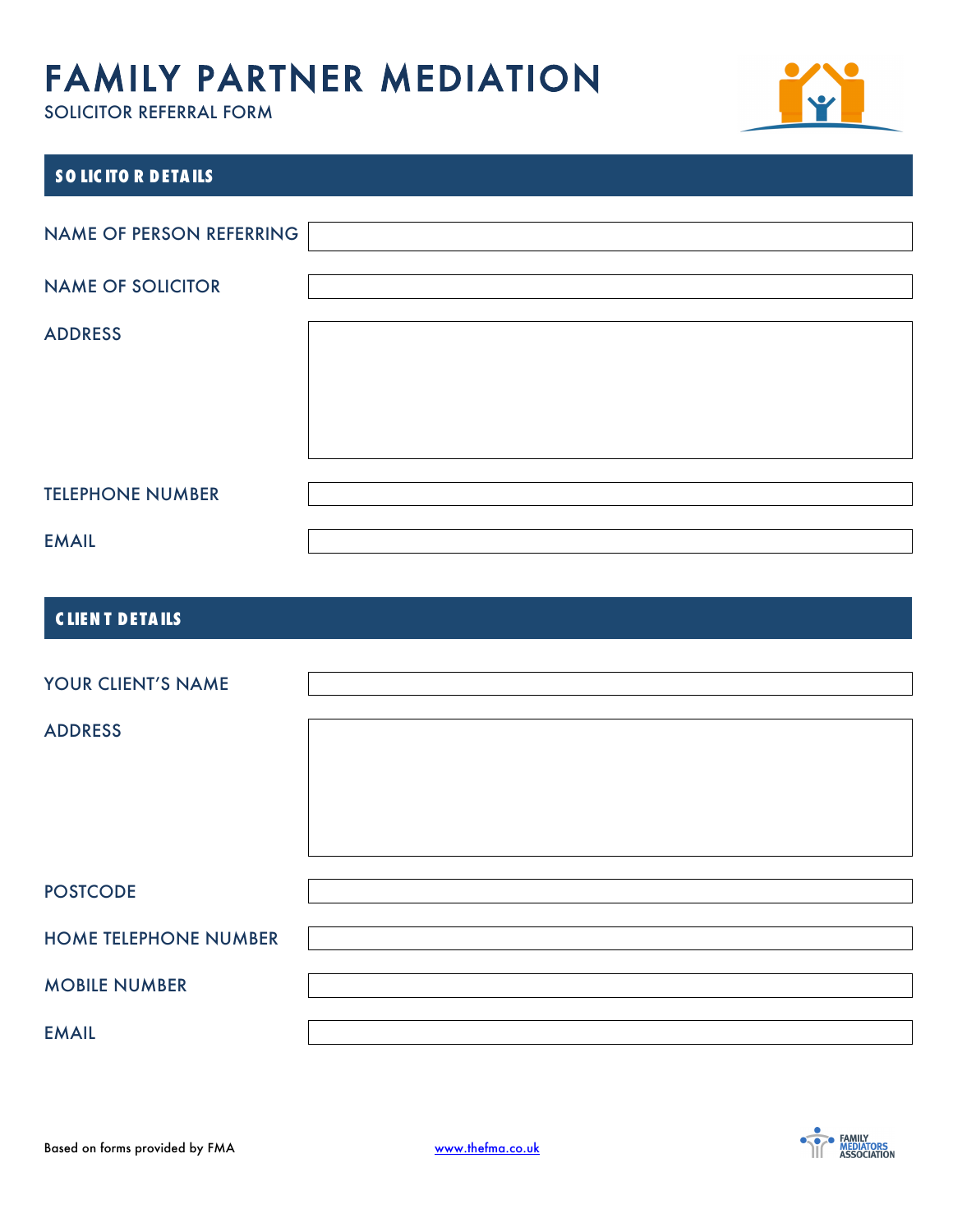

| <b>RESPONDENT DETAILS</b>     |  |
|-------------------------------|--|
|                               |  |
| <b>RESPONDENT'S NAME</b>      |  |
| <b>ADDRESS</b>                |  |
|                               |  |
|                               |  |
|                               |  |
|                               |  |
|                               |  |
| <b>POSTCODE</b>               |  |
| <b>HOME TELEPHONE NUMBER</b>  |  |
|                               |  |
| <b>MOBILE NUMBER</b>          |  |
| <b>EMAIL</b>                  |  |
|                               |  |
| <b>RESPONDENT'S SOLICITOR</b> |  |
| <b>ADDRESS</b>                |  |
|                               |  |
|                               |  |
|                               |  |
|                               |  |
| <b>TELEPHONE NUMBER</b>       |  |
|                               |  |
| <b>EMAIL</b>                  |  |

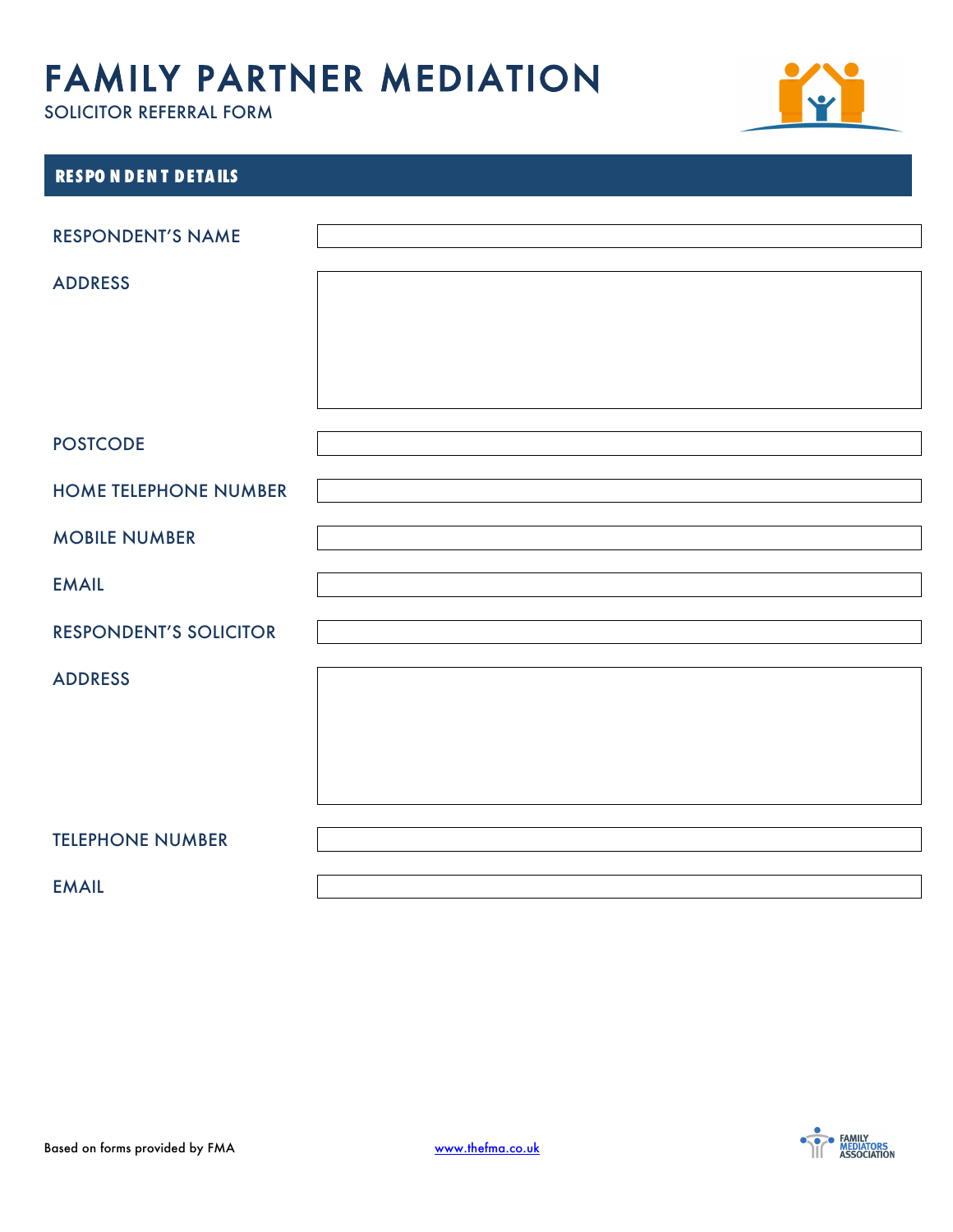

### **C HILDREN**

| <b>FIRST NAME</b>                      | <b>SURNAME</b> | <b>DATE OF BIRTH</b>       | <b>LIVING WITH</b> |
|----------------------------------------|----------------|----------------------------|--------------------|
|                                        |                |                            |                    |
|                                        |                |                            |                    |
|                                        |                |                            |                    |
|                                        |                |                            |                    |
|                                        |                |                            |                    |
|                                        |                |                            |                    |
|                                        |                |                            |                    |
|                                        |                |                            |                    |
|                                        |                |                            |                    |
|                                        |                |                            |                    |
|                                        |                |                            |                    |
| Are there any other children involved? |                | $Yes \blacksquare No$<br>п |                    |
| If Yes, please provide details below   |                |                            |                    |
|                                        |                |                            |                    |

#### **MA RRIA G E DETA ILS**

| <b>DATE OF MARRIAGE</b>    |  |
|----------------------------|--|
| <b>DATE OF SEPARATION</b>  |  |
| <b>DATE OF DECREE NISI</b> |  |
| DATE OF DECREE ABSOLUTE    |  |